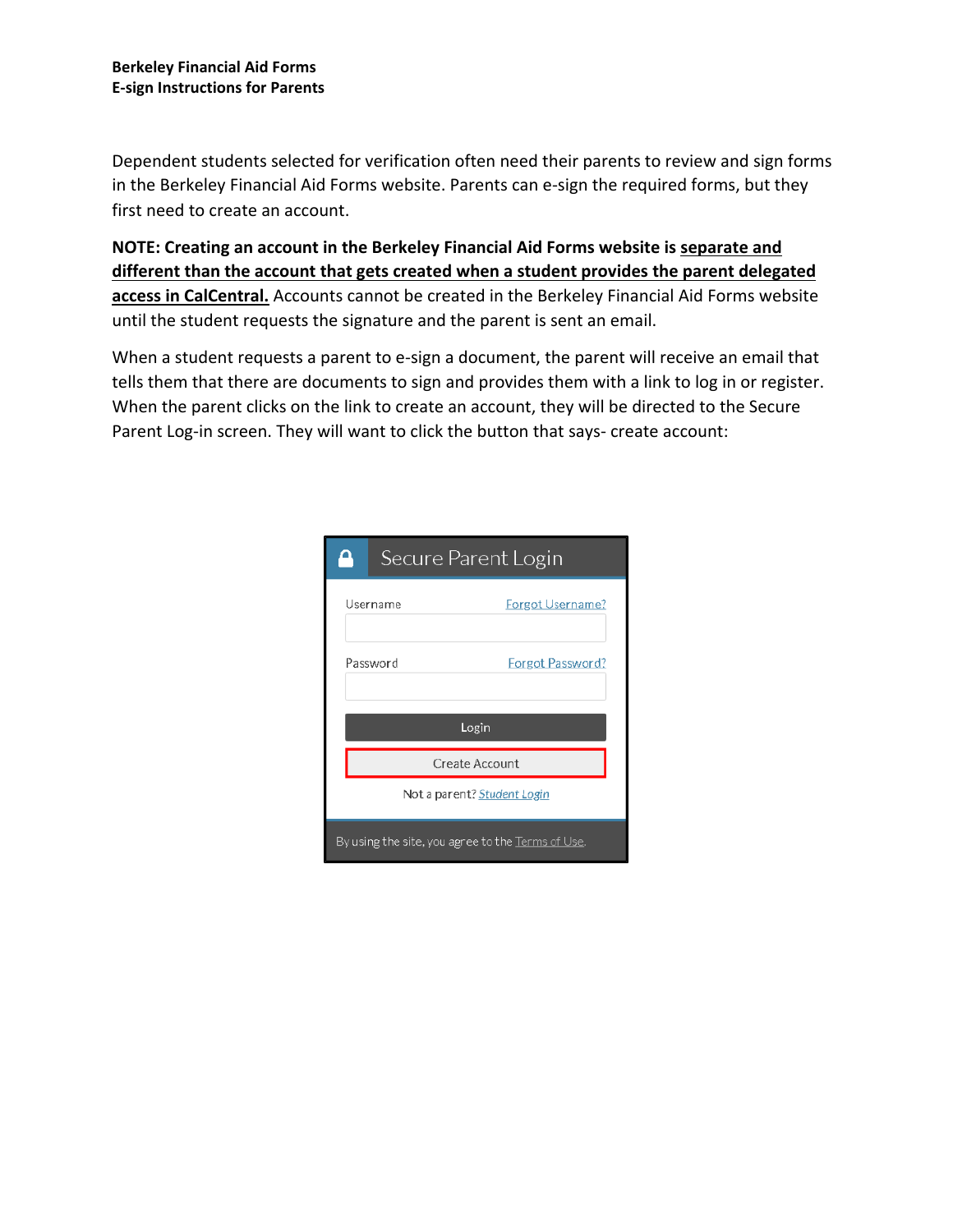The parent is required to complete the following information:

- Preferred email
- Confirm email
- Choose username
- Create password
- Confirm password

# Create Parent Account Å Not a parent? Create Student Account Your student has requested your E-Signature on a form for student financial aid purposes. Please enter the following information to create an account to E-Sign the form. For the First Name enter the full legal first name.

| Oski@berkeley.edu  | The email listed in this<br>section needs to match the |  |
|--------------------|--------------------------------------------------------|--|
| * Confirm email    | email where the e-sign<br>notification was sent to.    |  |
| Oski@berkeley.edu  |                                                        |  |
| * Choose username  | Username requirements                                  |  |
| OskiBear01         |                                                        |  |
| * Create password  | Password requirements                                  |  |
|                    |                                                        |  |
| * Confirm password |                                                        |  |
|                    |                                                        |  |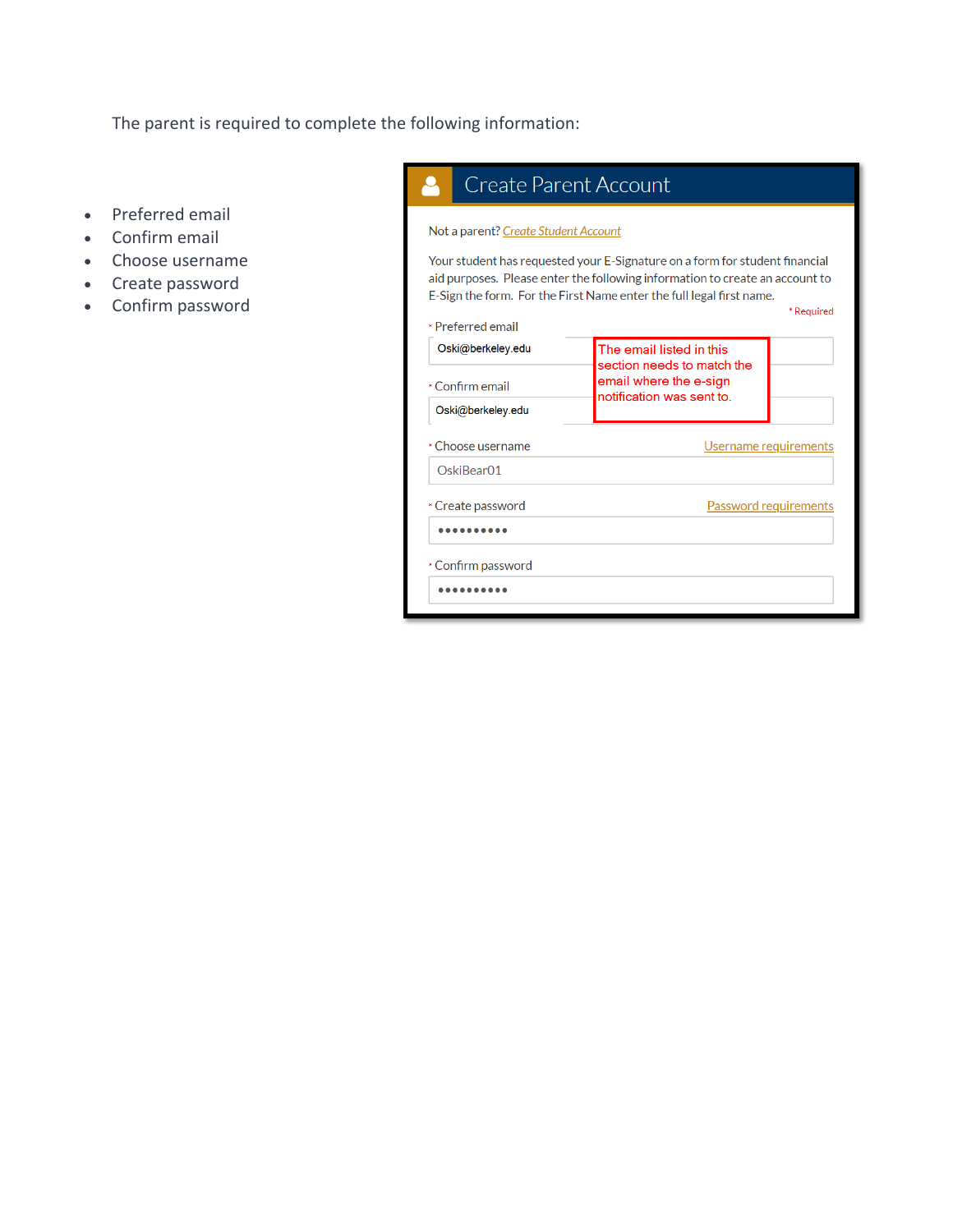The parent will then need to confirm their information. This will also need to match the information that was provided on the aid application.

- Parent First name
- Parent Last Name
- Parent Date of Birth
- Parent Social Security Number

| Confirm Parent Information |  |  |
|----------------------------|--|--|

Information provided in the fields below must match information provided on the Free Application for Federal Student Aid (FAFSA). Please make any necessary corrections to ensure an exact match to the FAFSA.

#### Why do I have to provide this?

| Oski                              | This information needs to match<br>the parental information<br>provided on the aid application. |  |
|-----------------------------------|-------------------------------------------------------------------------------------------------|--|
| * Parent's last name              |                                                                                                 |  |
| <b>Testing</b>                    |                                                                                                 |  |
| * Parent's date of birth          |                                                                                                 |  |
| 01/01/1968                        |                                                                                                 |  |
| * Parent's social security number |                                                                                                 |  |
|                                   |                                                                                                 |  |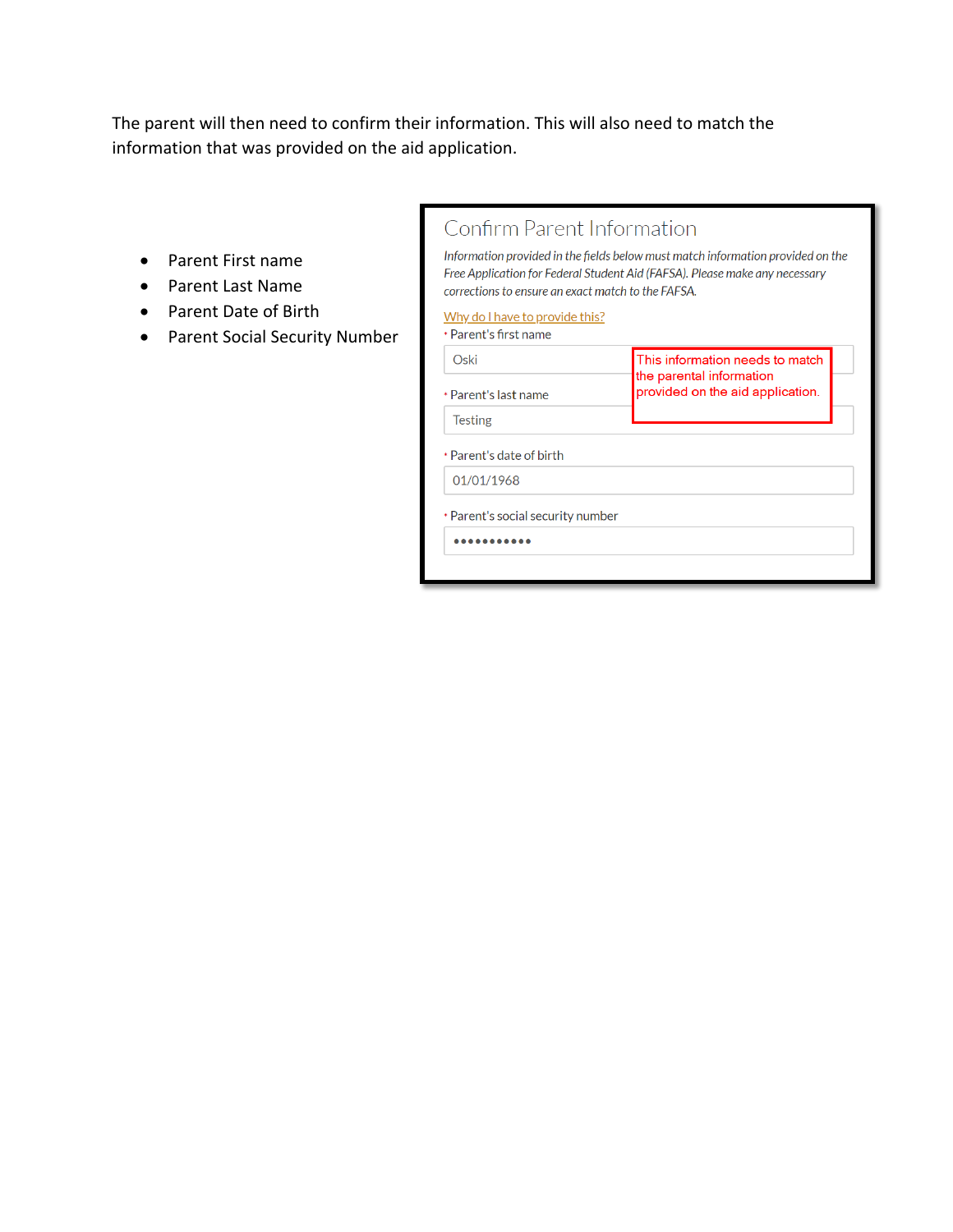Once the parent confirms their information, they will be asked to confirm their student's information. Again, this needs to match the information that was provided on the aid application.

- Student first name
- Student last name
- Student date of birth
- Student social security number

| Confirm Student Information                                                                                                                                                                                          |  |  |  |  |
|----------------------------------------------------------------------------------------------------------------------------------------------------------------------------------------------------------------------|--|--|--|--|
| Information provided in the fields below must match information provided on the<br>Free Application for Federal Student Aid (FAFSA). Please make any necessary<br>corrections to ensure an exact match to the FAFSA. |  |  |  |  |
| Why do I have to provide this?                                                                                                                                                                                       |  |  |  |  |
| * Student's first name                                                                                                                                                                                               |  |  |  |  |
| Golden                                                                                                                                                                                                               |  |  |  |  |
| * Student's last name                                                                                                                                                                                                |  |  |  |  |
| <b>Bear</b>                                                                                                                                                                                                          |  |  |  |  |
| * Student's date of birth                                                                                                                                                                                            |  |  |  |  |
| 01/01/1998                                                                                                                                                                                                           |  |  |  |  |
| * Student's social security number                                                                                                                                                                                   |  |  |  |  |
|                                                                                                                                                                                                                      |  |  |  |  |
| $\Box$ * I accept the <u>privacy policy</u>                                                                                                                                                                          |  |  |  |  |
| <b>Create Account</b>                                                                                                                                                                                                |  |  |  |  |

After the information is entered in, the parent will want to review the privacy policy before clicking on the Create Account.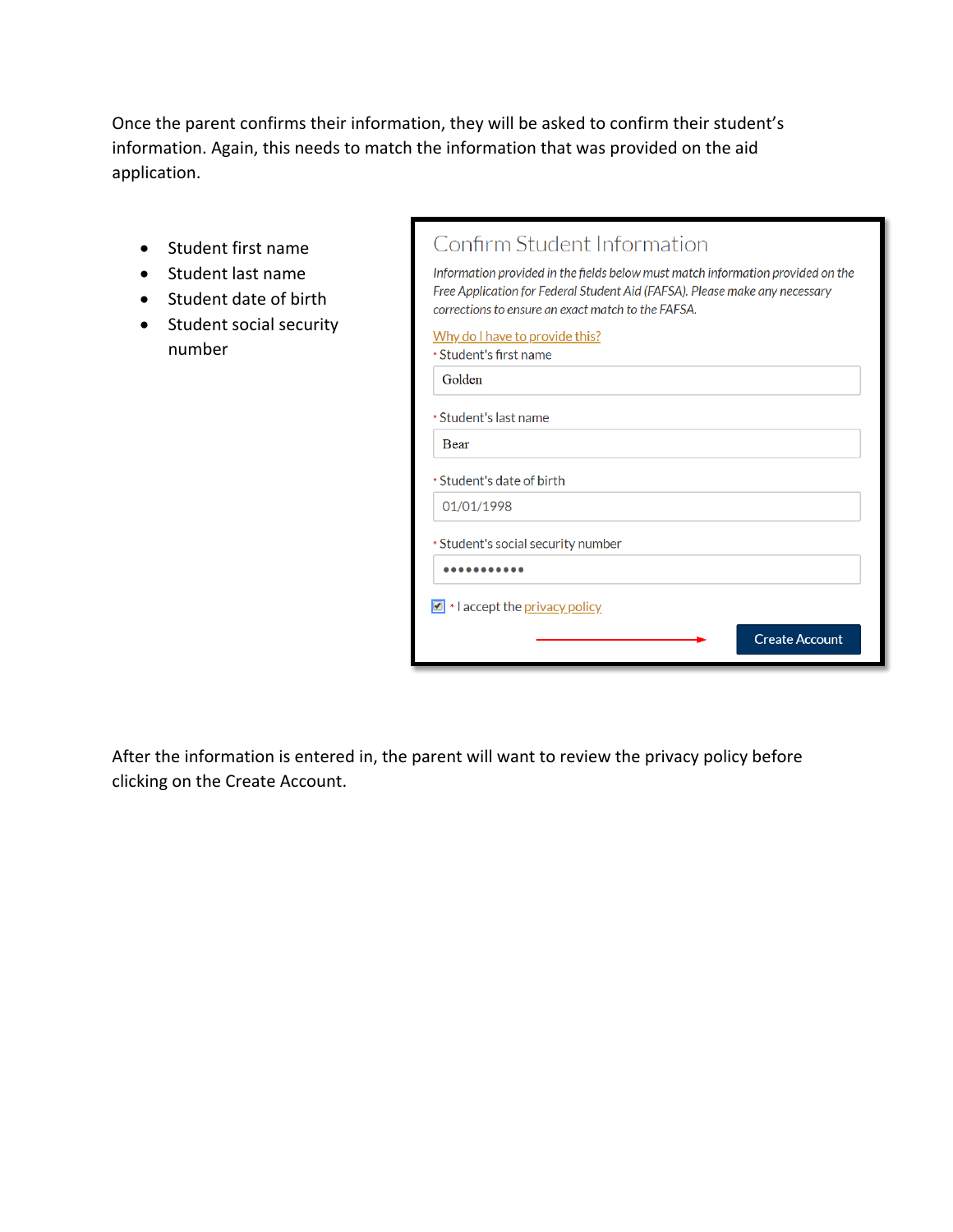If the account creation is successful, the parent will be routed to the log-in page.

The parent will also receive an email asking them to confirm their email address. **THIS STEP IS IMPORTANT**- confirming the email address allows the parent to use the "forgot password" feature in the future, should it be forgotten. If the email is not confirmed, then the parent will need to call to have their password reset.

After logging in, the parent will be presented with the forms that need a signature. The parent should review the information the student put in the form.

| Parent E-Signature Forms                                                                                                                                                                                                                                                                                                              |  |  |  |  |
|---------------------------------------------------------------------------------------------------------------------------------------------------------------------------------------------------------------------------------------------------------------------------------------------------------------------------------------|--|--|--|--|
| Welcome to the Parent E-Signature Portal for GOLDEN BEAR'S<br>application for financial aid at University of California Berkeley. You<br>have been invited by GOLDEN to E-Sign a form(s) required to complete the application.                                                                                                        |  |  |  |  |
| Below is a list of the form(s) that require a parent signature. Click the "Preview" button by each form to complete the E-Signature process<br>or view additional options. You must repeat the process for each form. If additional forms require a parent E-Signature, then a new email<br>will be sent to the address received from |  |  |  |  |
| Contact GOLDEN if you have any additional questions.                                                                                                                                                                                                                                                                                  |  |  |  |  |
| 2020-2021                                                                                                                                                                                                                                                                                                                             |  |  |  |  |
| Preview<br>2020-2021 Dependent Verification Web Form                                                                                                                                                                                                                                                                                  |  |  |  |  |